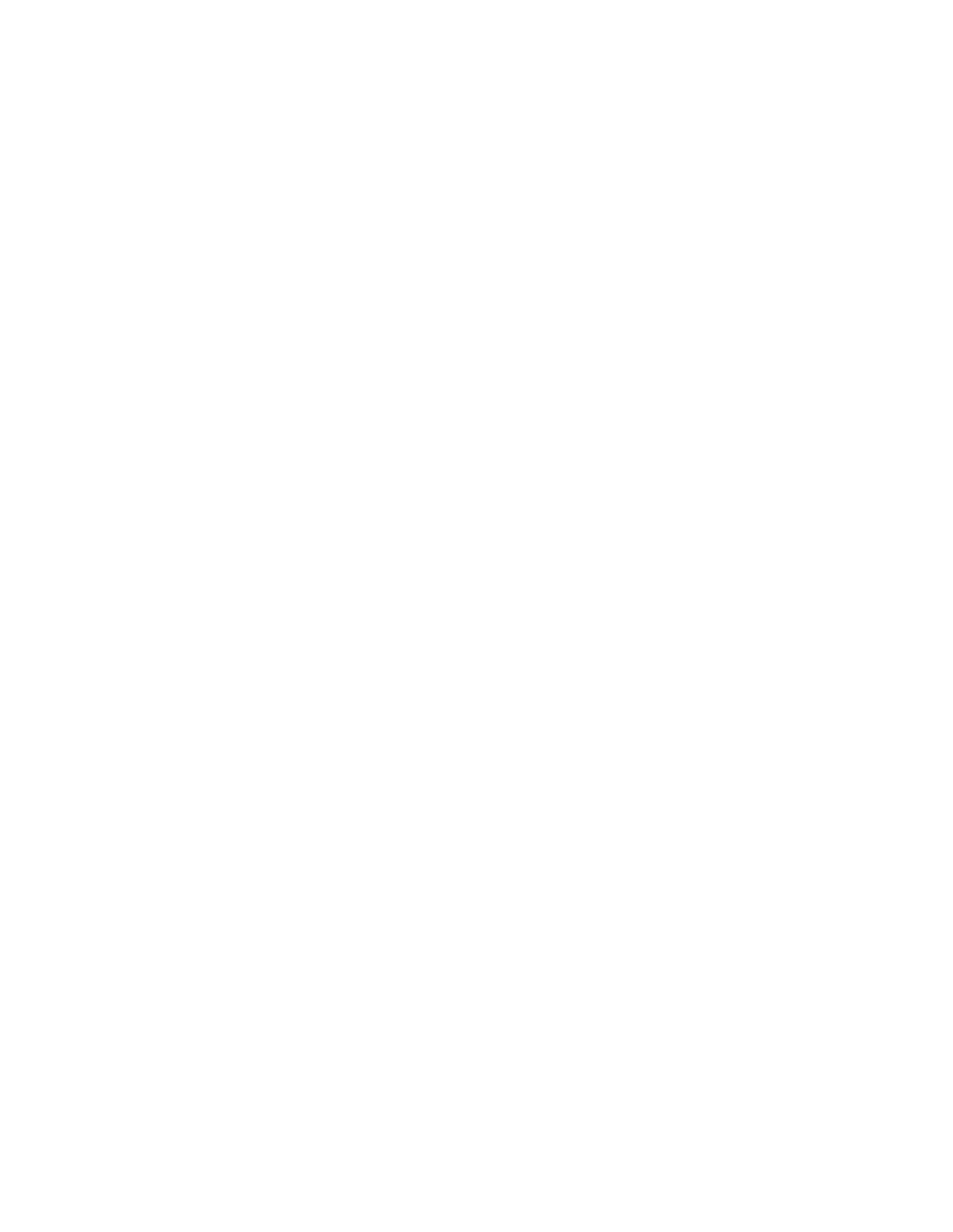#### **Interim Report of the Project Committee on New Home Warranties**

#### **I. Introduction**

The Project Committee on New Home Warranties was formed to continue a project that had begun under the auspices of the Law Reform Commission of British Columbia on new home warr anties and related issues arising from defects in new housing. This area became a matter of public concern during the 199 0s when the problem of water penetration in new multi-unit dwelling complexes in the lower mainland began to assume epidemic proportions and the inadequacy of existing legal protection for purchasers of new hou sing units became painfully apparent. The Law Reform Commission of British Columbia had undertaken work in the area at the invitation of the Court of Appeal for British Columbia expressed in *Strata Plan NW2 294 Oak Tree Construction Inc.*<sup>1</sup> When the Law Reform Commission ceased work on the project in light of its pending demise, the Commission and its consultant, Dr. R. Gosse, Q.C. had carried out extensive research and compiled a large volume of material on statutory protection of purchasers of new housing and new home warranty schemes in many jurisdictions in North America, the U.K., and the Commonwealth.

The Board of the British Columbia Law Institute concluded that a continuation of the Project on New Home Wa rranties should form part of the initial program of the Institute, albeit with a possibly narrower focus than that originally envisioned for the Commission's project. The Institute developed a project description focusing solely on consumer protection.<sup>2</sup> The project description made reference to the development of statutory warr anties, disclosu re requ irements, and the problem of "shell companies," i.e., the Builder/Vendor Company found to be non-existent or insolvent when purchasers of defective housing sought recourse against it.

The Project Committee was created in the summer of 1997. Its membership wa s selected to reflect various interests concerned with a resolution to the problem of defective new housing. It includes an architect, legal practitioners who customarily represent the residential construction industry and condominium owners, a retired member of the Court of Appeal for British Columbia, a legal academic specializing in real estate law, the Executive Director of the Institute, and a former member of the Law Reform Commission engaged as Reporter to the Project Committee.

*(a) Initial Steps*

An organizational meeting of the Project Committee was held on 17 September 1997. The Committee considered the scope of the project and agreed on certain priorities for consideration. It was agreed that large commercial construction was excluded from the project virtually by definition but that light commercial construction might have to be included in a protective regime becau se of the prevalence of mixed-use developments. The Committee resolved that the following would be examined in addition to basic statutory protections for purchasers of new housing:

<sup>1. [1994] 8</sup> W.W.R. 49, 93 B.C.L.R. (2d) 50 (C.A.).

<sup>2.</sup> The project description appears as Appendix A.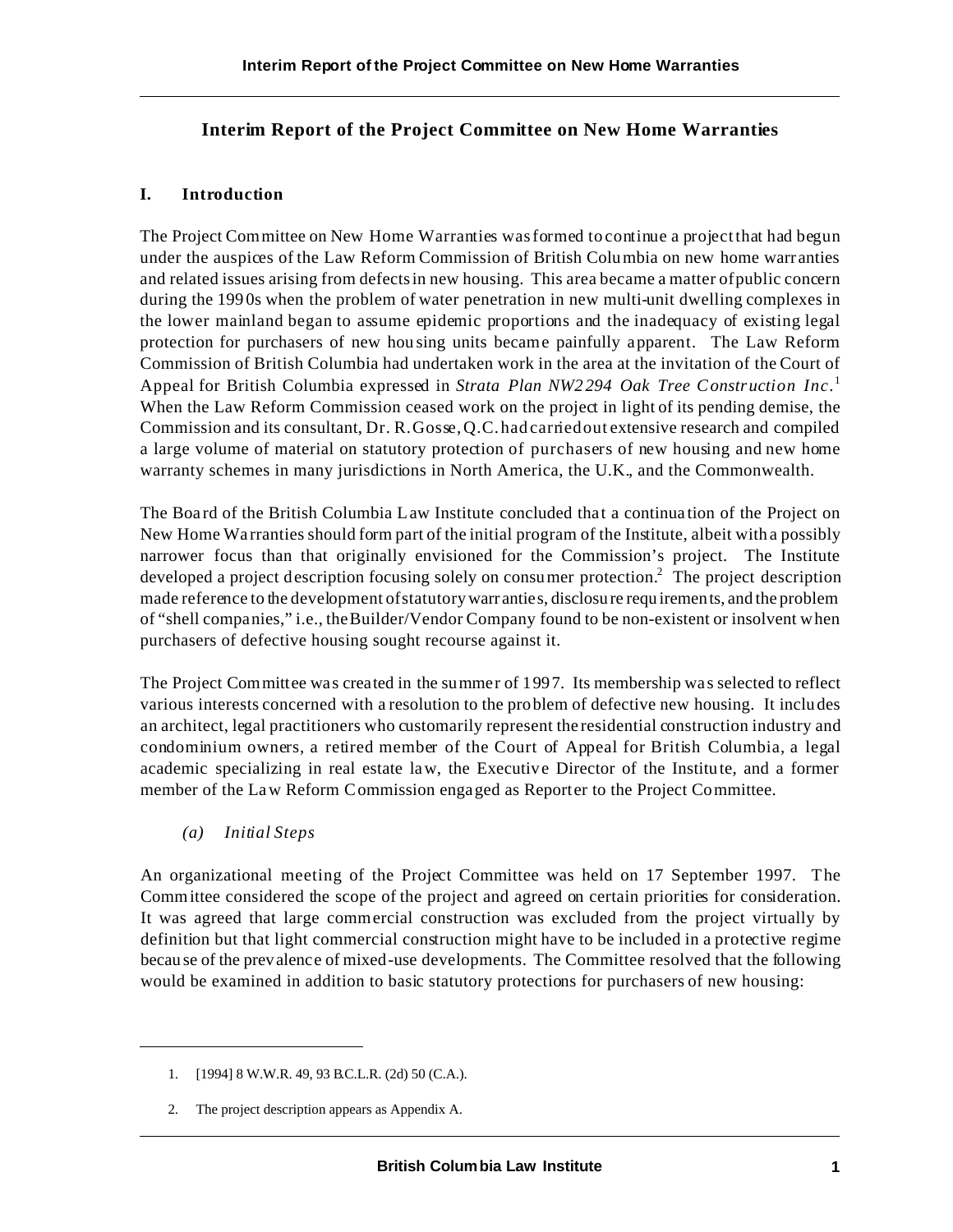- means of sustaining an efficient warranty fund
- builder insolvency and shell companies
- disclosure mechanisms
- effective enforcement of remedial mea sures
- adaptability of existing consumer protection legislation to problems connected with defective new housing

The last of these elements received early attention as the Committee decided to examine the feasibility of extending the *Trade Practice Act* to new home pu rchases.

Materials analysing the implications of the extension of the *Trade Practice Act* were considered at the second meeting of the Committee on 16 October 1997. It was evident from the Committee's deliberations that very complex issues emerged from any possible extension of the *Trade Practice Act*. Moreover, there was considerable division in the Committee as to the desirability of such an extension. The Committee therefore deferred further discussion on this issue.

*(b)* Committee's Draft of a "Sale of New Homes Act"

A draft *Sale of New Home s Act,* prepared by Committee member Martin Taylor, Q.C., was also considered at the October 16, 1997 meeting. This prototype dra ft became the foundation for the Committee's later recommendations to the Ministry of Municipal Affairs and Housing and the Barrett Commission. Its main features were as follows:

- A warranty wou ld be implied into the sale of every new residential unit that:
	- (a) it is reasonably fit for habitation;
	- (b) it has been constructed with materials of good quality and that are reasonably fit for the purpose;
	- (c) it has been designed and built with ordinary competence, skill and ca re;
- These statutory implied warranties would be deemed to have been agreed to for valuable consideration and be binding on the vendor, builder, and every other person directly involved in the development, promotion and sale of the new home with the exception of a licensed real estate agent, solicitor, or notary acting solely in that capacity;
- Rescission of the sale would be allowed for breach of a statutory implied warranty if a purcha ser brought action within one year following the date of completion of the dwelling;
- An action for damages for breach of an implied warranty could not be brought after three years of the date of completion;
- The statutory implied warranties could not be excluded by contract;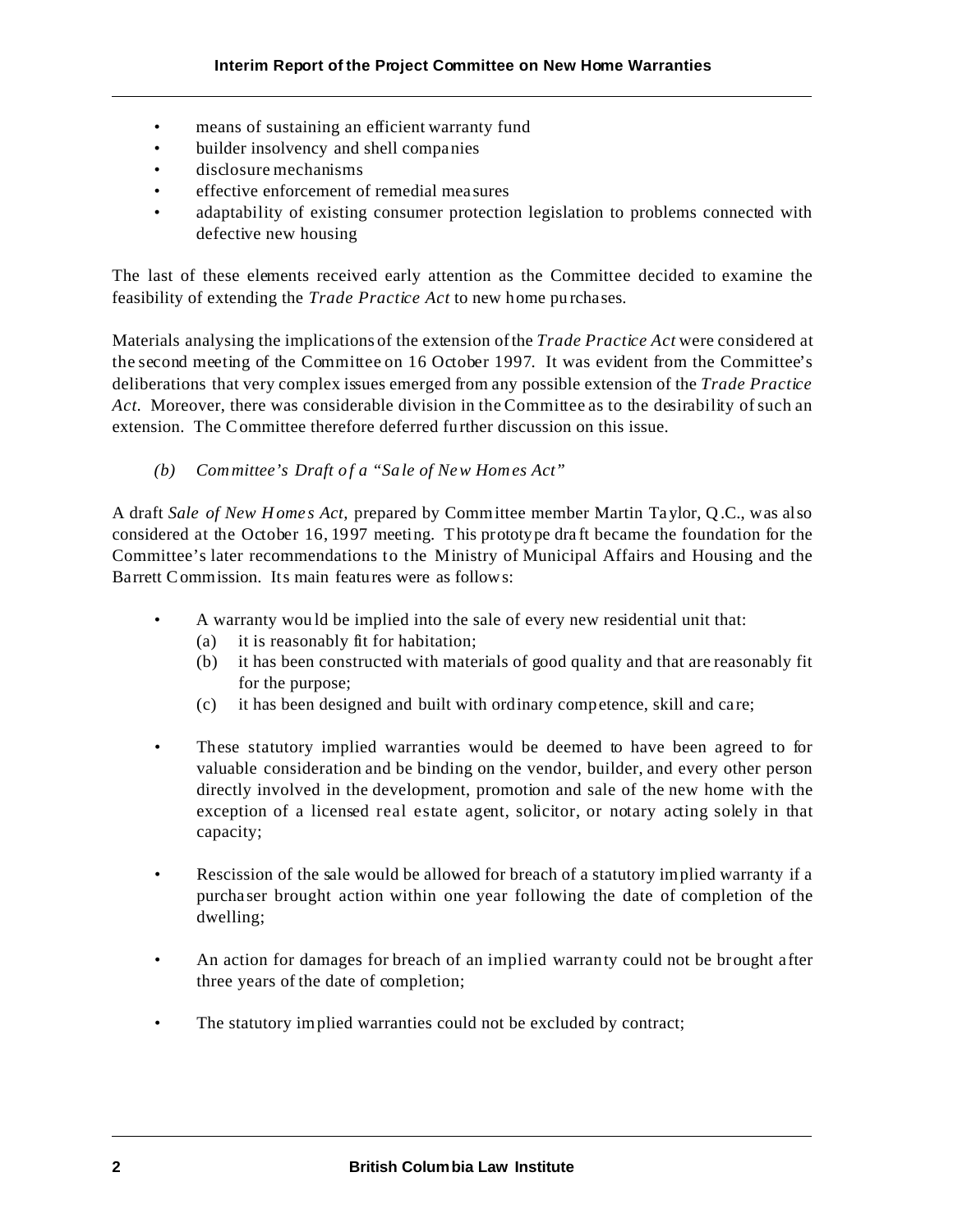• A "new home" wou ld be defined as a building constructed for residential use sold within one year from the date of completion (the da te of issuance of a municipal occupancy permit).

The dra ft *Sale of New Homes Act* was not publicly circulated, as it was treated as a working document and opinion was not uniform within the Committee with respect to all of its provisions. It has nevertheless influenced the Committee's work to da te and is partly reflected in the legislation that emerged in the spring of 1998 , discussed below in this Interim Report.

In the period between first and second meetings of the Committee, the provincial government had announced a legislative initiative for the spring of 1998 to deal with the "leaky condo" problem. Officials in the Ministry of Municipal Affairs and Housing and Ministry of Attorney General were aware of the Committee's activities and the Committee was invited to participate in a stakeholder consultation process connected with this initiative. The Committee recognized that further deliberation should be deferred until the outlines of the government's strategy in addressing the overa ll problem emerged from these consultations.

#### **II. The Com mittee's Participation in the First Phase of the BC Government's Stakeholders' Consultation Process**

In December 1 997 , the Ministry of Mu nicipal Affairs and Housing issued a discussion paper entitled "Improving Quality and Accountability in Residential Construction." The paper was actually a summary of proposals that had been made inside and outside government to address issues of purchaser remedies, statutory warranties, third party wa rranty standards, builder registration and qualifications. The Ministry simply sought comment on the various proposals made without advancing any specific policies.

Representatives of the Committee a ttended stakeholder meetings in early January 1998 and the full Committee met on 26 January 1998 to discuss the process that was unfolding and how the Committee could influence it to increase the likelihood of a satisfactory result. It was noted at that meeting that the government viewed statutory warranty protection favourably and that the Ministry of Municipal Affairs and Housing regarded the assistance that the Committee could provide as valuable in relation to the content of that legislation. Concern was expressed that there seemed to be a lack of focus on regula tory structures as a complement to warra nty legislation. The Committee resolved at that point to divide its efforts between refining the proposal for a sta tutory implied warranty and urging the inclusion of a workable regulatory structure in the government's legislative scheme. A meeting was scheduled for February 1998 to revisit the Committee's draft of *Sale of New Homes Act*. This meeting was destined to be pre-empted by the government's internal timetable.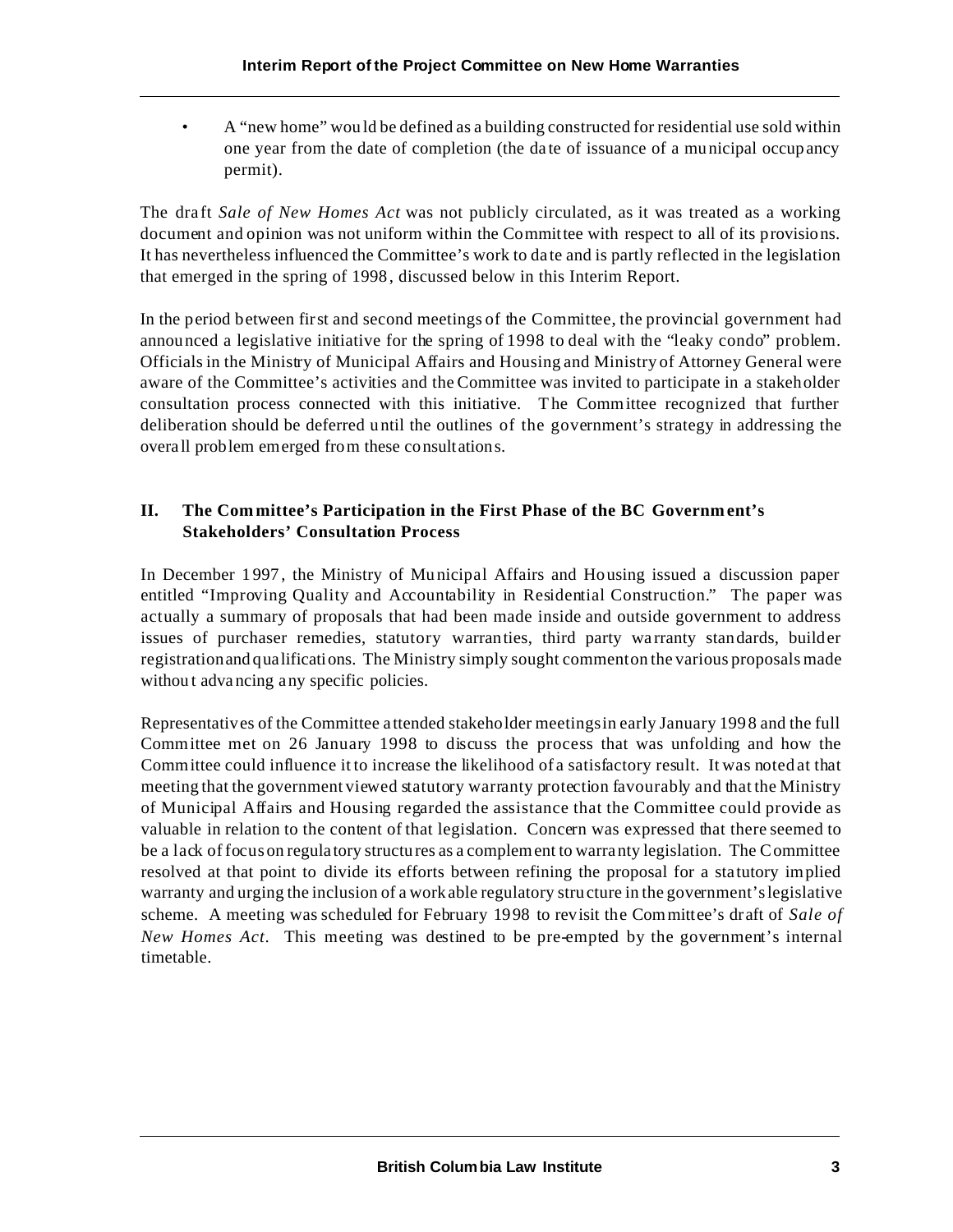*(a) The Accelerated Pace of the Government's Legislative Initiative and the Committee's Response*

Shortly after the January 1998 meeting, the Committee learned that Government was working to a very short deadline for the prepara tion of draft legislation. The Committee hurriedly a ttempted to reach a consensus on distinct issues emerging from its own draft Act in order to influence the legislation that was under development. The Reporter distilled comments from each member of the Committee on the draft Act into a memorandum delineating areas where there was agreement in principle, areas in which consensus was unlikely, and areas in which consensus wa s achievable. A conference call was convened on 10 February 1998 with this memorandum as a focus. Consensus was reached on the contents of a submission to be made to the Ministry of Municipal Affairs and Housing on the minimum content the Committee thought necessary in any legislative scheme directed at new home warranties. This would be styled an "interim submission" to emphasize that the Committee's work was incomplete and final positions had not yet emerged on certain important issues.

*(b) The Committee's Interim Submission to the Ministry of Municipal Affairs and Housing*

A brief was quickly finalized by the Chair of the Committee, Professor Waldron and the Reporter and submitted to the Ministry of Municipal Affairs and Housing in February 1998 under the title "Interim Submission on Sta tutory Protection of Purchasers of New Hou sing." This document emphasized that its focus was on the minimum legislative protection all purchasers of new housing should have. It noted that the Committee had not yet fully considered all the necessary or desirable elements of an integrated solution to the problem of latent defects in new housing or previously occupied housing, such as an insurance or compensation fund, builder registration and qualifications, and standa rds for third pa rty wa rranty schemes. Nor had the Committee reached a consensus regarding a rescission remedy or the extension of liability to officers and directors and others associated with bu ilder companies in order to overcome the problem of shell companies.

The submission made the following recommendations for the content of the legislation:

- Providing purchasers of dwellings, whether completed or in the course of construction, with a statutory tri-partite warra nty that the residential unit
	- (a) is reasonably fit for habitation;
	- (b) has been constructed from materials of good quality and reasonably fit for the purpose;
	- (c) has been designed and constructed with ordinary competence, skill and ca re.
- Survival of the tri-partite warranty after completion of the sale despite any language to the contrary in the a greement of purchase and sale.
- Five-year duration for the statutory warranty to take account of the interval within which major water penetration problems tend to appear.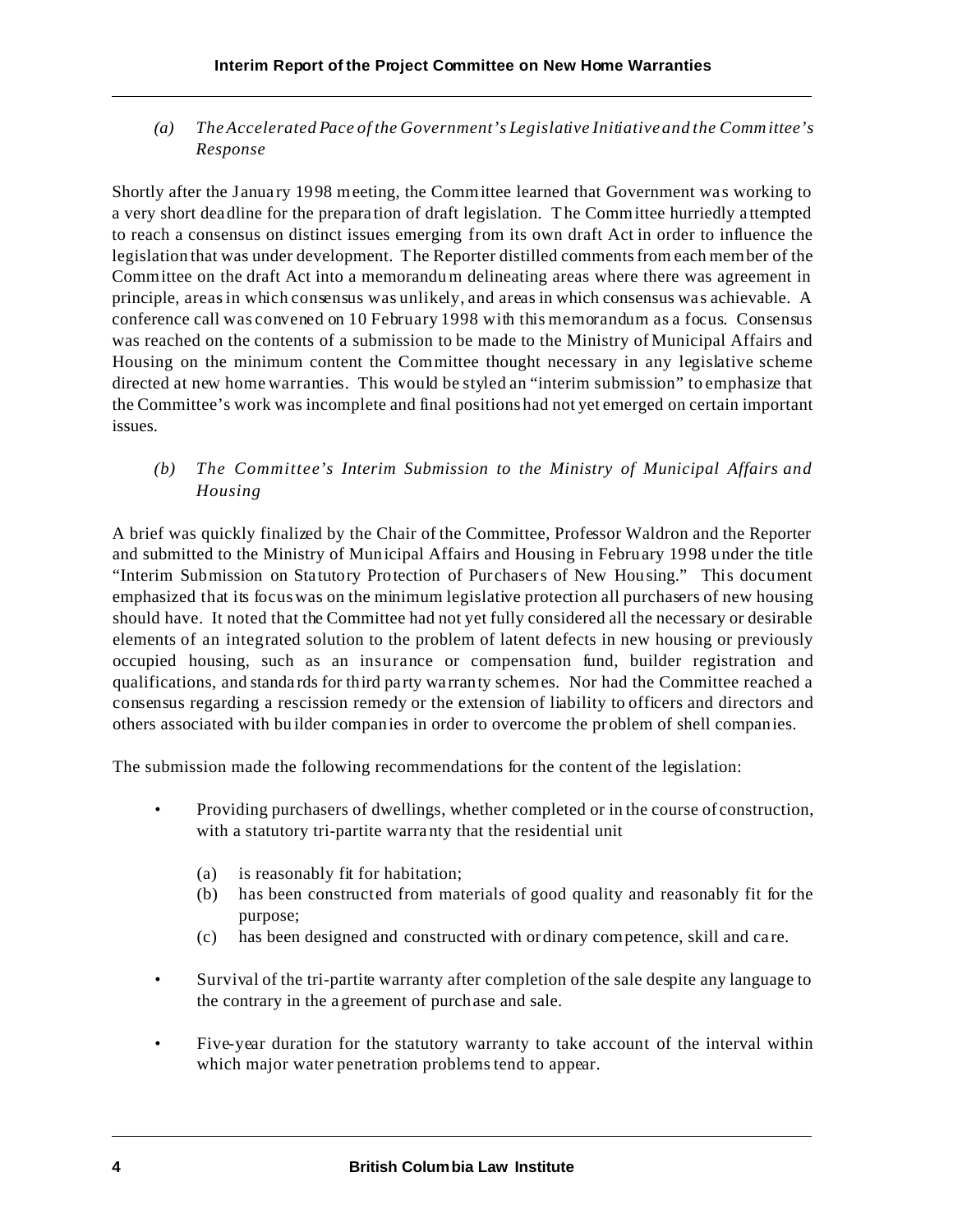- Commencement of a statutory warranty at the date of registration of a residential unit in a new home warranty program, if a registry exists; otherwise, the warranty should commence on the date of issue of a municipal occupancy permit or, failing this, the date of substantial completion of the residential unit.
- Extension of the protection of the tri-partite statutory warranty to all purchasers of the residential unit within the five year period in which it would run, with liability for breach resting only with the original vendor.
- No distinctions between classes of residential purchasers, e.g. purchasers of residential construction for rental would be protected to the same extent as those purchasing for owner occupation.
- Non-exclusivity of the statutory warranty so that the statutory warranty would co-exist with any more comprehensive protection that might be available under an insurance or compensation scheme.

#### *(c) Further Consultation*

In early March 1998, the Ministry of Municipal Affairs and Housing requested further comment from the Committee on specific issues. Unfortunately, the time constraints imposed by the Ministry left no opportunity for the Committee to meet as a grou p and instead comments had to be submitted by individual members. The comments were nevertheless substantial and the Ministry expressed gratitude for the attention which the members had given to this request.

The result of the Government's consultation process was expected to be the introduction of a Bill in the spring session of 1998 based on those consultations. This did not occur immediately and, instead, the government initiative took a quite different and more politically charged turn.

#### **III. The Barrett Commission and the Committee's Involvement in its Process**

In the early spring of 1998, a new Minister took on the hou sing portfolio and expressed dissatisfaction with the nature of the consultation that had been carried out by the Ministry up to that time. The first phase of consultation was perceived to have been too heavily weighted towards building industry pa rticipation, with insufficient representation of condominium owners. On 17 April 1998 , the Honourable Jenny Kwan, the new Minister of Municipal Affairs and Housing announced the appointment of a Commission headed by the former Premier Barrett to engage in much broader public consultation and recommend a legislative solution to the "leaky condo" crisis. Much publicity attended the creation of the Barrett Commission and concern wa s expressed within the Project Committee that it could be swept up by the politics surrounding the issue, which might be damaging to the perception of objectivity which it must reta in in order to fulfill its purpose. If the Project Committee was to have a significant influence on the course of events, however, it was evident that putting its views to the Commission was unavoidable.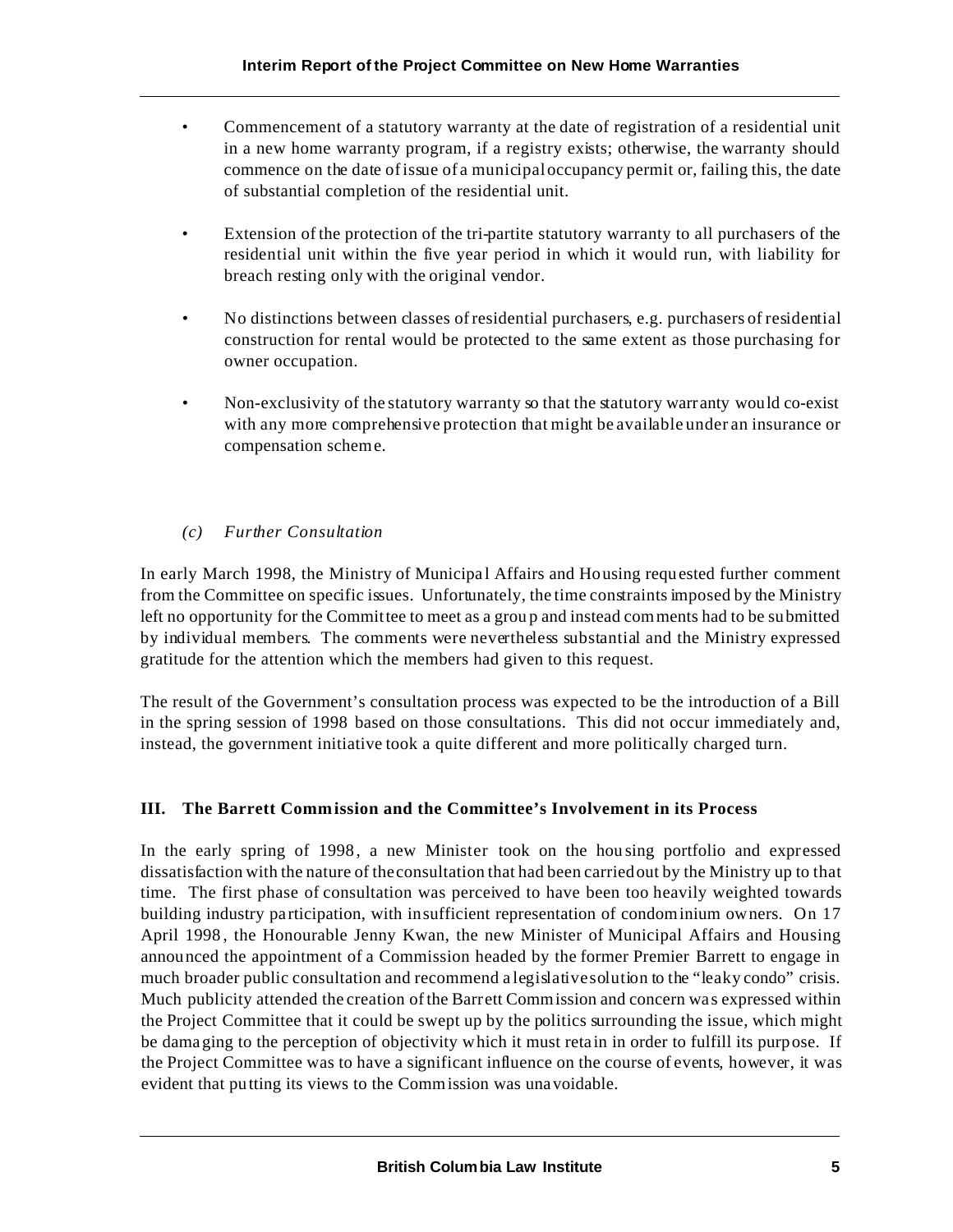Within a few days after the creation of the Barrett Commission, the Committee was invited to make a submission to the Inquiry. This invitation was made through the Barrett Commission's legal counsel and was accepted by Mr. Close after consultation with the Chair and two other members of the Committee who could be contacted in the short time available. A written submission was quickly prepared based on the interim submission previously provided to the Ministry of Municipal Affairs and Housing in February 1998 and incorporated some of the subsequent discussion of the Committee.

The submission to the Barrett Commission,<sup>3</sup> entitled "Submission to the Commission of Inquiry *into the Quality of Condominium Construction in British Columbia"* noted three anomalies in the current law concerning the purchase of new housing:

- 1. The lack of any implied wa rranty of quality in a purchase of a completed newly constructed dwelling, in contrast with the statutory protection of purchasers of small items of personal property under the implied warranties of quality and fitness in the *Sale of Goods Act*, which had persisted for more than a century;
- 2. The fact that buyers of homes under construction are protected by implied warranties of qua lity, which creates an u nfair distinction between different classes of home purchasers without any satisfactory foundation;
- 3. The fact that purchaser of new housing may be forced to waive any warranty protection under the standard form contracts of purchase and sale used by most residential developers, while a consumer purcha ser of goods cannot be forced to give up the protection of the statutory warra nties under the *Sale of Goods Act*.

The submission urged that any new legislation dealing with the protection of buyers of new housing should conta in these fea tures:

- 1. Every agreement of purchase and sale of a new residential unit should be deemed to contain the following terms:
	- (a) The new home is reasonably fit for habitation;
	- (b) The new home has been constructed from materials which are of good qua lity and reasonably fit for the purpose;
	- (c) The new home has been designed a nd constructed with ordinary competence, skill and care.
- 2. These terms should apply whether or not construction is complete at the time of the sale.
- 3. It should not be possible for the pu rchaser to wa ive the protection of implied terms.
- 4. An action by a purchaser based on the implied terms should be subject to the normal sixyear limitation period applicable to actions for breach of contract.

<sup>3.</sup> The Submission Narrative is set out in Appendix B.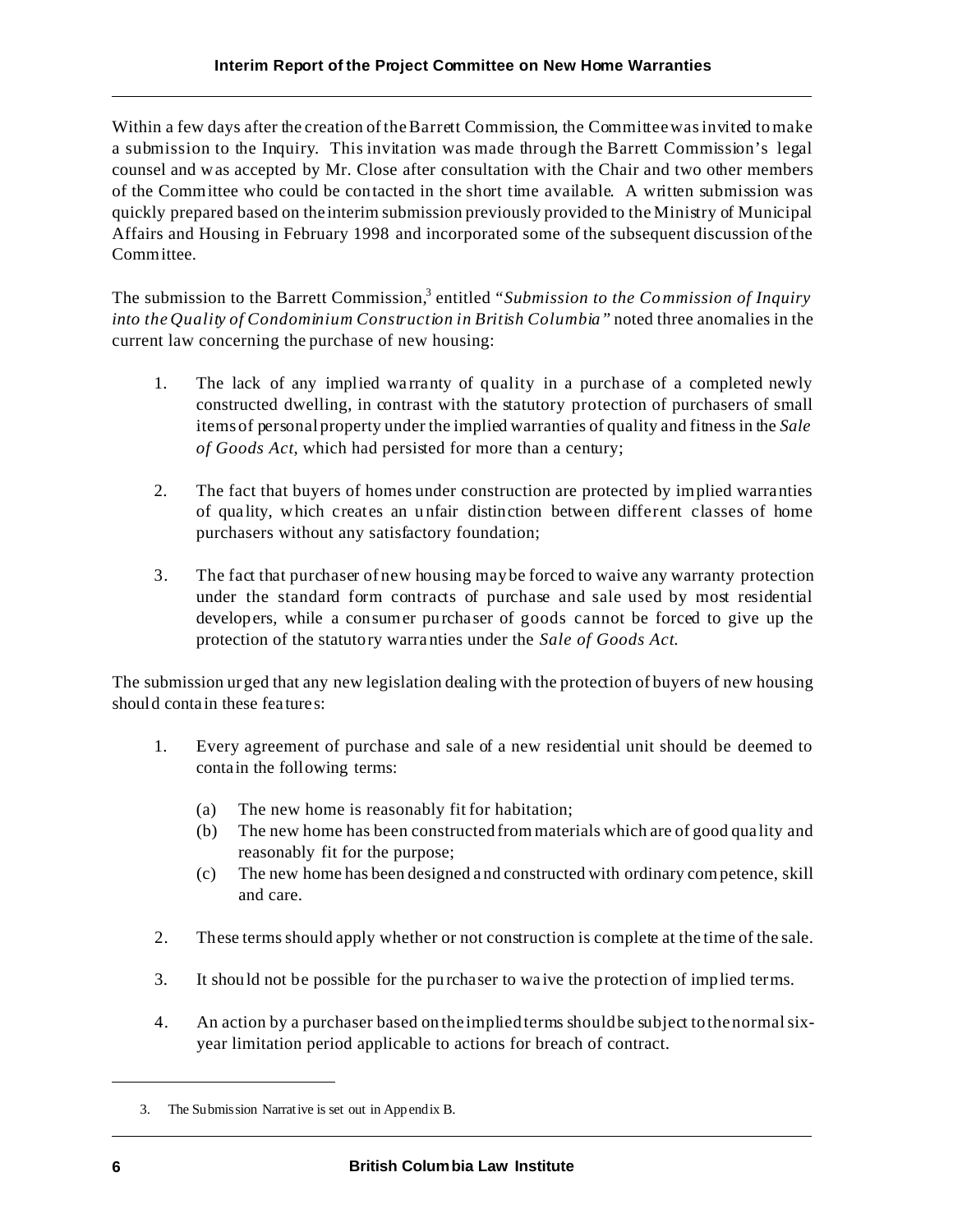- 5. The implied warranties should benefit not only the original purchaser but any subsequent purchaser as long as:
	- (a) An action is brought within the six-year limitation period;
	- (b) The vendor is liable to only one action based on the same breach;
	- (c) No liability is imposed on the original or an intervening purchaser.

The submission chara cterized these basic protections as a "home pu rchaser's bill of rights."

The submission referred to the problem of "shell companies" resulting from the practice of creating a separate company to build a specific project which is then dissolved following completion of the project. This leaves purchasers with no solvent entity to pursue. The submission made the point that any rights conferred by legislation would be meaningless without effective enforcement. It noted that the Project Committee had not yet reached a consensus on a solution to this important aspect of the problems under investigation by the Barrett Commission and enumerated the potential solutions suggested by individual Project Committee members, including the extension of liability to principals of project-specific companies directly liable for construction defects, extension of liability to persons actively participating in the promotion of badly constructed residential units, and various forms of security such as bonds or pa rtial holdba cks of the purcha se price. The submission alluded to the possibility of amending the *Trade Practice Act* to extend to sales of real property, or the amendment of the *Real Estate Act* to require disclosure of the extent of warranties attached to any newly constructed residence or their absence prior to the conclusion of any sale. The submission noted, however, that the Committee had not rea ched any conclusion on the most desirable solution or set of solutions to the shell company problem.

The Committee also supported the creation of an effective new home warranty scheme, but firmly opposed any regime in which the new home warranty scheme wou ld be a substitute for the implied statutory warranties. In this regard, the submission argued that a third party new home warranty and the statutory implied warranties would be complimentary forms of protection. The statutory warranty was likened to a safety mechanism which would serve to protect purchasers in the event of the failure of any third party wa rranty scheme, and also one that would become immedia tely effective while a third party warranty scheme was being put in place.

Mr. Close presented the Committee's submission to the Barrett Commission on Wednesday, 29 April, 1998 and made oral representations along the lines of the written submission at that time. These appeared to be well received. Suggestions were made by the Barrett Commission that the Institute and the Project Committee could be asked to pla y a la rger role in the process leading to a legislative solution.

#### *(a) The Project Committee's Influence on the Barrett Commission's Report*

The original deadline for the final report of the Barrett Commission, namely May 29, 1998, was subsequently extended to mid-June. In the course of that time, the Committee was invited to submit a draft of provisions implementing the content of the Committee's submission of April 29, 1998. A draft entitled the *New Home (Implied Warranty) Act* was accordingly prepared by Mr. Close in consultation with the Chair of the Committee and the Reporter.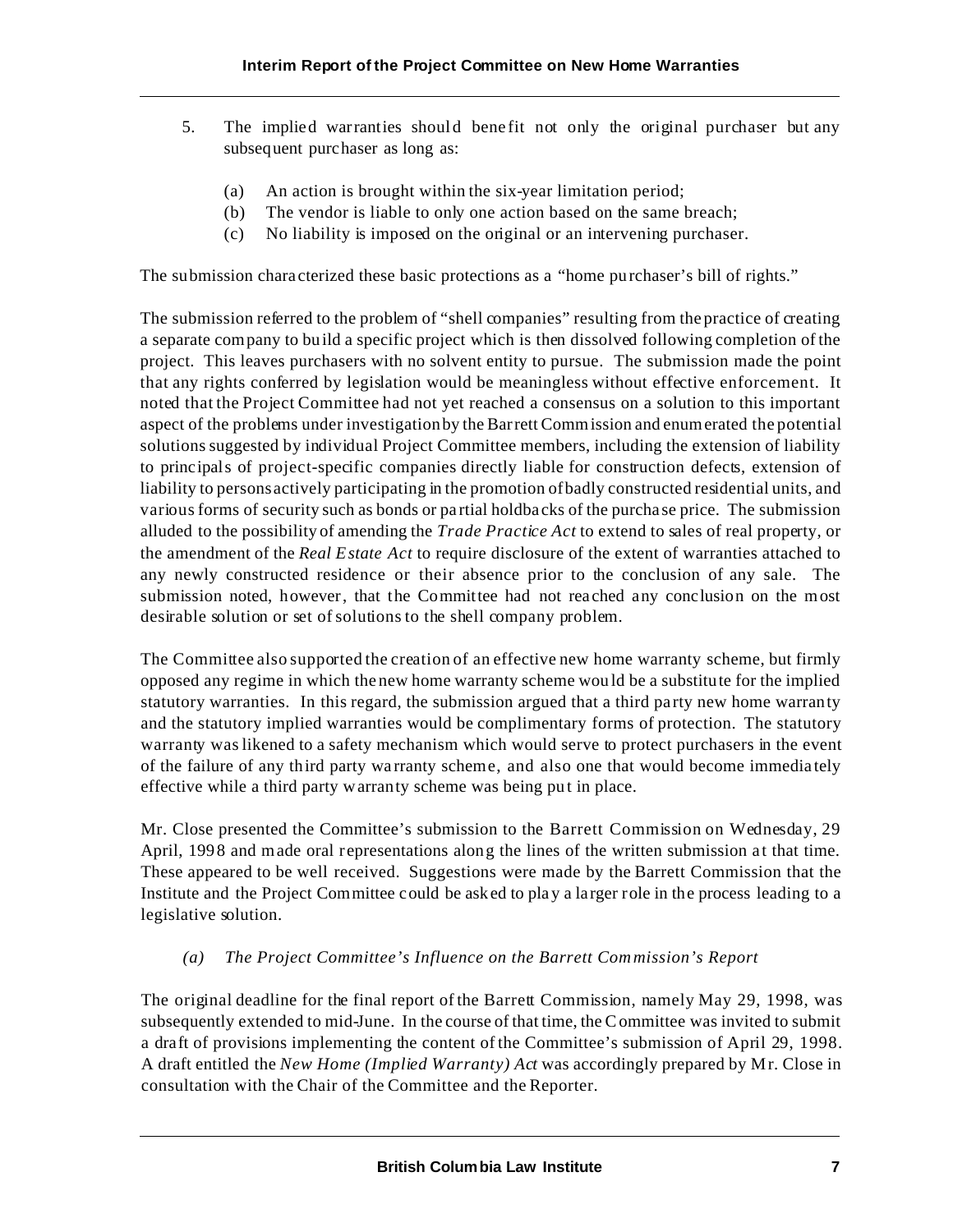The final report of the Barrett Commission was issued on 17 June 199 8. One chapter of the report was devoted to the failure of the legal structure to provide adequate protection to pur chasers of new housing. The Barrett Commission's recommendation no. 67 set out in that chapter stated that a legislative solution should incorporate an implied warranty in the terms suggested in the Committee's submission of 29 April 19 98. The Barrett Commission went further than the Project Committee, however, in recommending a limitation period of ten years for actions for breach of the implied warranty.

#### *(b) Legislation is Enacted*

The receipt of the Barrett Commission Report was quick ly followed by the introduction of Bill 46, the *Homeowner Protection Act*. The Bill received royal assent on 30 July 199 8. While it did not follow the recommendations of the Barrett Commission on basic statutory protection of new home purcha ses in every respect, it incorpora ted much of the substance of those recommenda tions, which as noted above reflected the submissions made to the Barrett Commission on behalf of the Committee.

Section 23 of the *Homeowner Protection Act* provides for a tri-partite statutory warra nty with respect to habitability, quality and fitness of ma terials, and the exercise of ordinary competence, skill and care in the design and construction of a new home.<sup>4</sup> This warranty cannot be waived by contract and protects any owner of the home throughout the period in which it is in effect (ten years after the date for first occupancy or, in the case of common property and common facilities of a strata corporation, the date of deposit of the strata plan). A feature of the implied statutory warranty that is disappointing from the Committee's point of view is that the statutory warranty is not in effect if a new home is covered by home warranty insurance. The Committee had taken a strong position to the effect that statutory protection should coincide with any warranty protection offered by a third party warr anty provider. This feature of the Act was also contrary to the recommendations of the Barrett Commission. In this respect, however, the new legislation sets up an arrangement similar to that of the United Kingdom where the *Defective Premises Act, 1972*<sup>5</sup> is taken ou t of play if a new dwelling is insured under the *National House Building Scheme 1979.*

The *Homeowner Protection Act* makes a number of other sweeping changes in the residential construction sector. The most important of these is the manda tory coverage for new homes under a home warranty insurance program. Section 22(1) prohibits the sale or offering for sale of a new home unless such coverage is present. Section 22(2) sets minimum standards for home warranty insurance: defects in ma terials and labour mu st be covered for a period of at least two years after commencement of the warranty, defects in the building envelope (including water penetration) must be covered for at least five years, and structural defects for ten years. Mandatory coverage does not apply to homes constructed by an "owner builder," i.e. an individual who builds or renovates a detached self-contained dwelling unit or prescribed building for personal use and has not renova ted a dwelling unit or prescribed building within the previous 18 months. The statutory warranty under

5. 1972, c.35.

<sup>4.</sup> *See* Appendix C.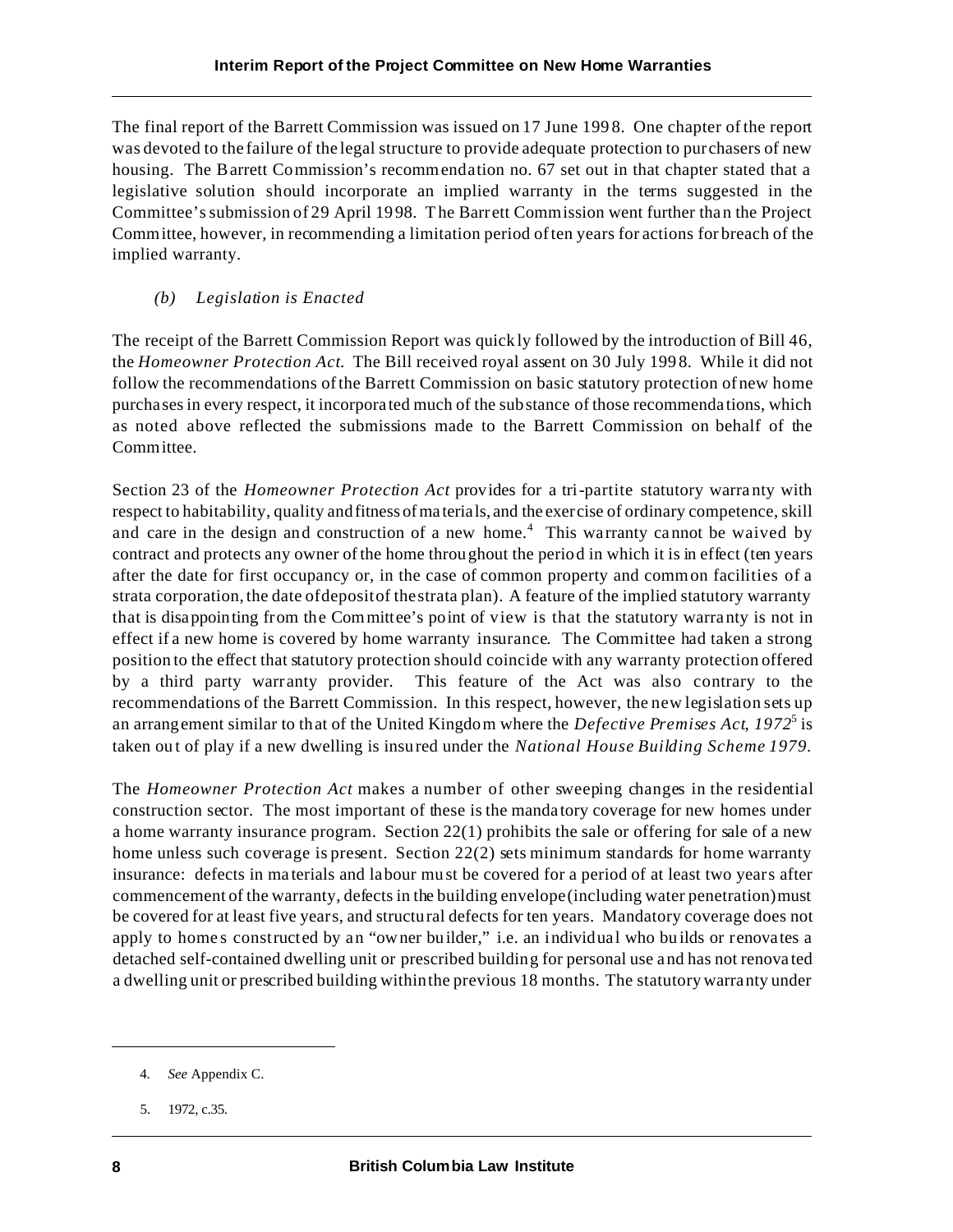section 23 will apply to the sale of a dwelling by an owner builder, but will be irrelevant in most other ca ses.

The Act introduces compulsory licensing for residential builders and for some trades and occupations. It will not be permissible for builders to construct and sell new dwellings without being licensed under Part 5 of the Act. Part 10 of the Act contemplates alternate dispute resolution of residential construction disputes, including those concerning home warranty insurance. It provides for mediation and arbitration procedur es to be implemented by regulation. It also contemplates that such regulations may provide for compulsory mediation.<sup>6</sup>

The administration of a Builder Licensing Scheme and the Reconstruction Program is entrusted to the Homeowner Protection Office established by the Act. The Office is also authorized to carry out research and education respecting residential construction.

#### **IV. Future Action By the Committee in the Wake of the** *Homeowner Protection Act*

With the enactment of the *Homeowner Protection Act*, the Committee was faced with a decision as to whether it should treat its function as having been overtaken by events or whether it was still positioned to assist in evolving a solution to the problem of defective new housing in British Columbia. While at first glance it would appear tha t the *Homeowner Protection Act* addressed many, if not most, of the areas to which the Committee would have ultimately directed its attention, certain elements that the Committee recognized as part of a satisfactory legislative scheme were not addressed. It was noted that a vast degree of detail was left to regulations which had not yet been seen or even drafted. There had been no attempt in the Act to address the problem of "shell compa nies" and insolvent builders other than through the manda tory home warranty feature of the Act.<sup>7</sup> The vagueness of the Act in describing how the various protections would operate was not lost on the media or the public.

The Committee saw the failure to allow statutory implied warranty protections to coexist with third party new home warranty schemes as a major defect requiring correction. Withou t this coexistence of statutory and contractual protection, the insolvency of a warranty provider could deprive homeowner of all protection whatsoever. The subsequent bankruptcy in the late spring of 1999 of the B.C. and Yukon New Home Wa rranty Program, the leading new home warranty provider in British Columbia to date, made that reality alarmingly clear.<sup>8</sup>

<sup>6.</sup> Another feature of the Act was th e Reconstruction Program estab lished under Part 9 to assist "eligible homeowners" to repair poorly constructed dwellings and contemplated its funding through annual assessments paid by residential builders as part of a license fee. The Reconstruction Program would largely be implemented by regulation - s.  $32(2)(m)$ .

7. As to Shell companies, *see* the penultimate paragraph of the introductory note to this Report by Gregory K. Steele, the Institute Chair.

<sup>8.</sup> In 1999 the Barrett Commission was reconstituted and requested to consider the reasons for the failure of the B.C. and Yukon New Home Warranty Program. As of April 2000 the Report had been only partially released. Significant portions of the Report have been withheld from the public at the request of law enforcement authorities.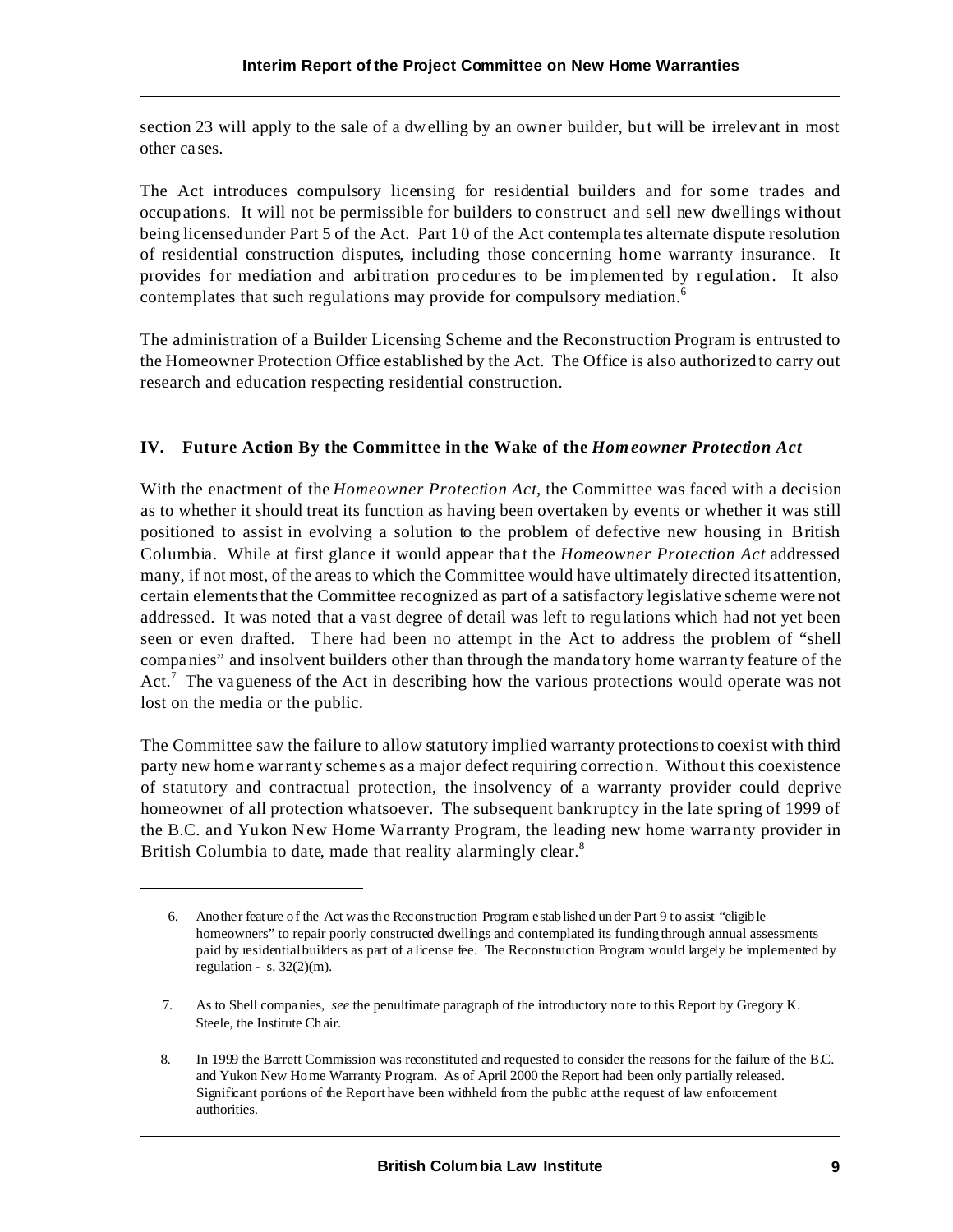The provincial government had extended the *Trade Practice Act* to real property transactions by an amended definition of "consumer tra nsaction" in the same session in which the *Homeowner* Protection Act was passed,<sup>9</sup> apparently with little attention to the complexities this would produce in terms of the interaction of the *Trade Practice Act* with other legislation, inclu ding the *Real Estate Act*. There appeared to be considerable room for continuing the activities of the Committee. The question facing the Committee was whether the legislative initiative embodied in the *Homeowner Protection Act* should be allowed a sufficient time to function and reveal how well it filled the need that existed for a comprehensive solution.

The Committee met on November 13, 19 98 to discuss the available alternatives. No member of the Committee was in favour of preparing a final report on what had been done to that point and then disbanding. None thou ght that the *Homeowner Protection Act* and extension of the *Trade Practice Act* to realty was an entirely satisfactory solution to the problem of defective new housing. The Committee resolved to remain in existence and to observe the operation of new legislation until it may be possible to reach some conclusion as to its effectiveness and to monitor developments in this area genera lly. One of these developments, which the Committee eagerly awaits, is the release of the complete version of the second Report of the Barrett Commission.

In the meantime, the Project Committee decided to submit an interim report to the Law Institute's Board relating its activity to the point at which the *Homeowner Protection Act* was enacted and its influence on the course of events since it began its work. The Committee is to meet again at the call of the Chair.

#### **V. Conclusion**

While the provincial government moved more quick ly to put legislation in place than was originally expected when the New Home Warranties Project Committee began its work, the Committee has mainta ined its involvement in all phases of the public consultation that preceded the legislation and exerted a significant influence on certain aspects of the content of the new *Homeowner Protection Act*. The Committee has been consulted consistently by the Ministry of Municipal Affairs and Housing and by the Commission of Inquiry Into the Quality of Condominium Construction in British Columbia while that latter body was developing its initial Report. The terms of section 23 of the *Homeowner Protection Act* owe a great deal to the recommenda tions the Project Committee made to the Barrett Commission in April 1998 . It is the perception of not only the members of New Home Warranties Project Committee but a large sector of the general public that much more needs to be done to adequ ately address the very serious problem of defective residential construction, and this Committee a nd the British Columbia Law Institute have a valuable role to play in arriving at a comprehensive solution.

<sup>9.</sup> *Attorney General Statutes Amendment Act, 1998*, S.B.C. 1998, c. , s.16.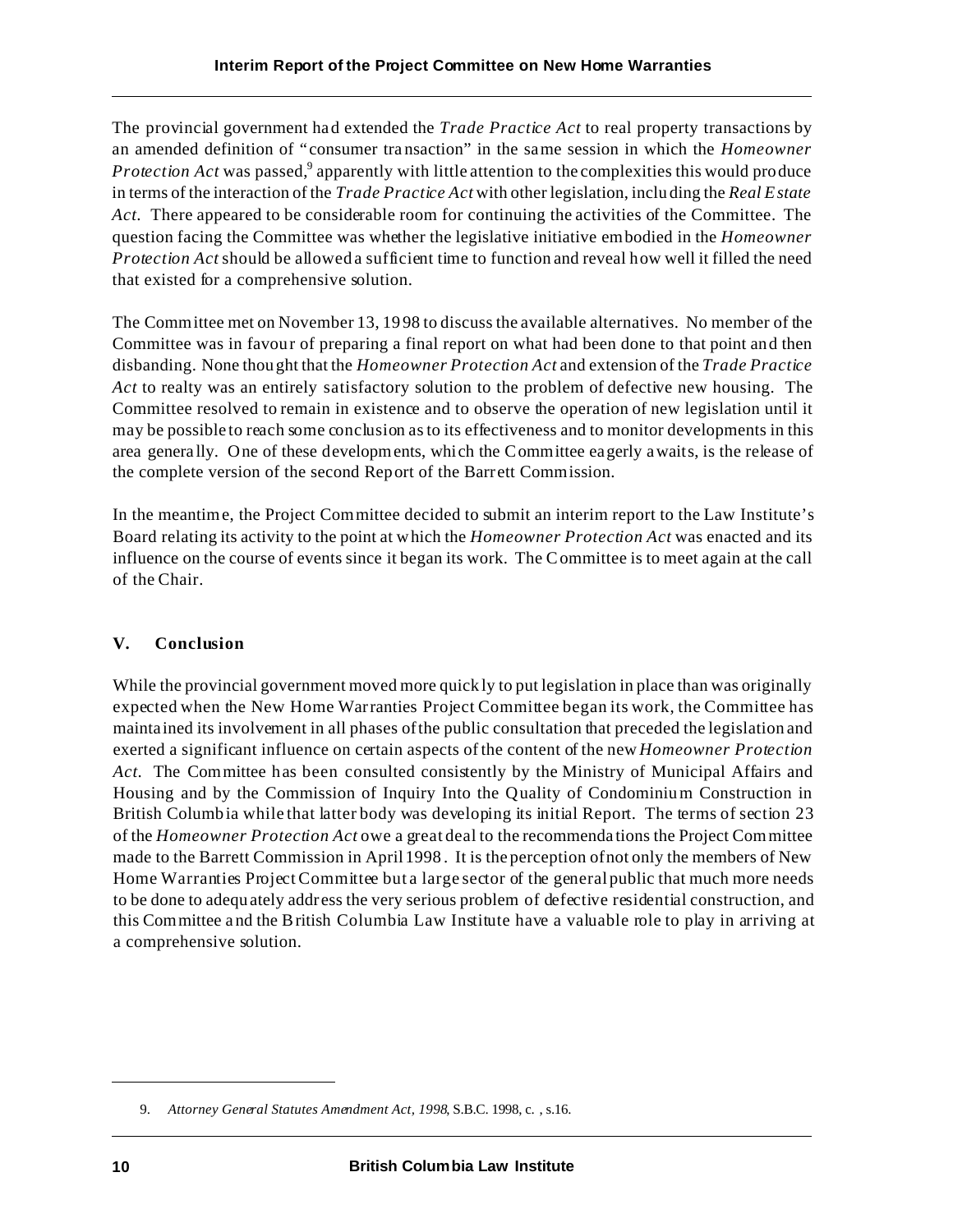## Appendix A Project Description

The general law affords very little protection to the buyer of a newly built home which proves to be deficient in workmanship or materials. This was vigorously pointed out by the British Columbia Court of Appeal in its 1994 decision in *Strata Plan NW2294* v. *Oaktree Construction Inc.*, (1993) B.C.L.R. (2d) 50. The deficiencies in the law were so grea t that they prompted Mr. Ju stice Lambert of that court to make a cry for statutory reform. After referring to the compulsory new home warranty legislation in force in Ontario, he observed:

Such a sc heme for consumer protection in a n area of considerable consumer vulnerability has not yet been introduced in the form of legislation in British Columbia. Ac cordingly, this court may be called upon to re solve some or all of the inconsistencies in this area, perhaps on a comprehensive basis, at any time. But because of the potential consequences to the home building industry of any comprehensive solution it may be that those inconsistencies may be more suitably resolved by legislation than by legal analysis. The balancing of legal and policy considerations required for either a judicial or a legislative solution to those problems may make the problems particularly suitable for consideration by the Law Reform Commission of British Columbia.

Those observations led the Law Reform Commission to add a project on new home warranties to its program.

The work of the BCLRC was complicated by several factors. The first was the sheer size of the project and the fact that it potentially involved empirical inquiries into non-legal issues in relation to building standards and practices. Moreover, at least three ministries of the provincial government expressed interest in doing something in this area as assisting the owners in the "leaky condo cases" was seen as politically attractive. The role of the BCLRC in rela tion to these other initiatives was never clarified to its satisfaction.

The BC Law Institute reviewed this project at its April (1997) program planning session. The Board members rema in convinced that this is an area where reform measures are called for but that a BCLI project on this topic, employing limited resources, should have a somewhat different and narrower focus.

The BCLI project on new home warranties emphasizes the "consumer protection" aspect of this problem. Reform options to be pursued might include extending existing consumer protection legislation such as the *Trade Practice Act* to new home purchases, developing a "home-buyers bill of rights" that incorporates statutory warra nties similar to those available to the buyers of personal property under the *Sale of Goods Act*, and whether relief should be available in all cases or only where the seller fails to make a full and fair disclosure that the buyer is not protected under the transaction. The study might also examine the problems a ssociated with insolvent sellers.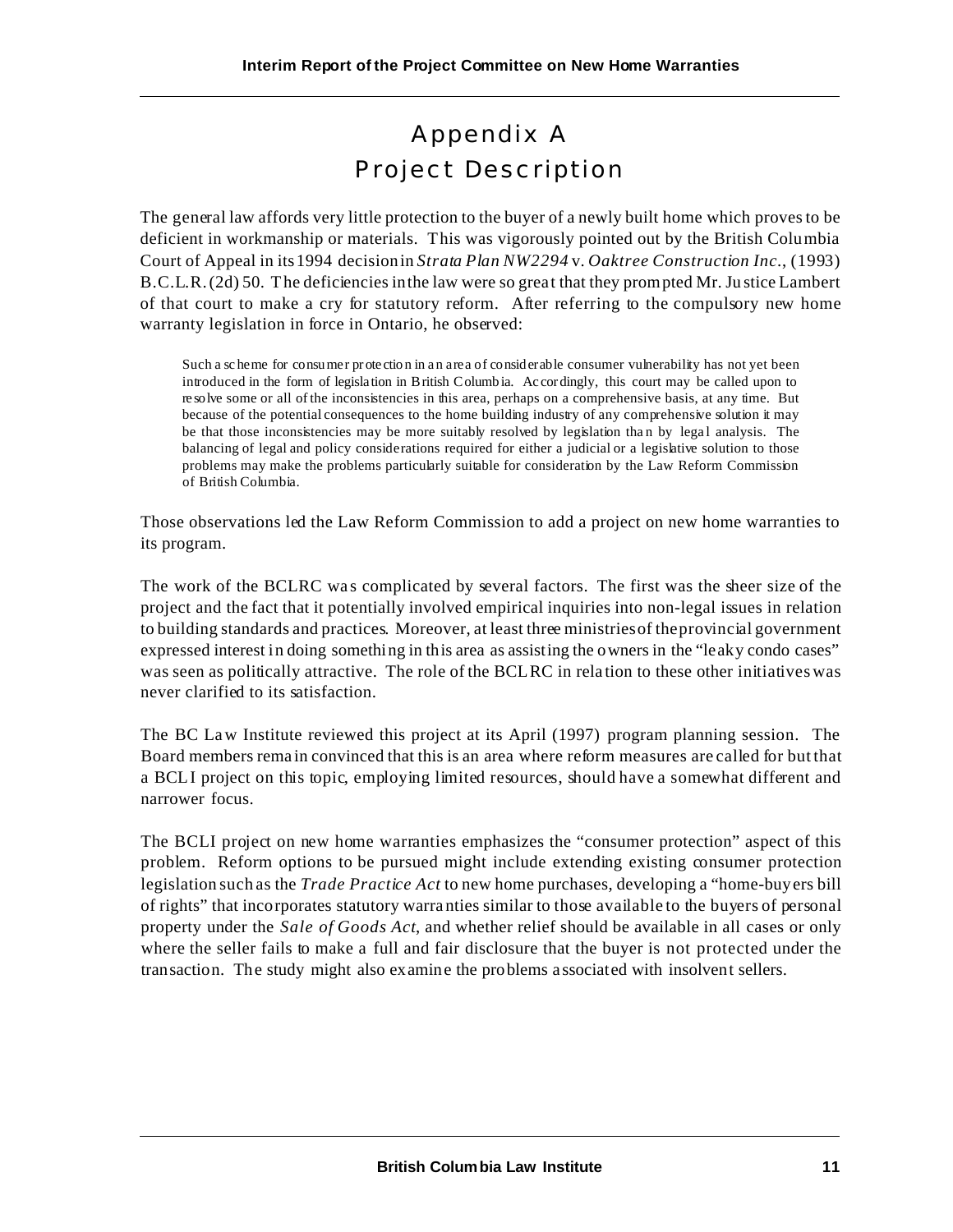# Appendix B Submission to the Barrett Commission Narrative

*Leaky Condos: The focus of this submission is not why or how things went wrong. Our concern is how the law should respond when things like this do go wrong.*

#### **The British Co lumbia Law Institute**

The British Columbia Law Institute was created early in 1 997 . Its mandate is to promote the improvement, clarification and simplification of the law and its adaptation to modern social needs.

The Institute is the effective successor to the Law Reform Commission of British Columbia which played a similar role for over 25 years before it ceased functioning last year. Fu rther institutional information on the Institute, and the circumstances of its creation, can be found at **Tab 8**.

#### **New Home Warranties as a Law Reform Issue**

The project on new home warranties is one that the B.C. Law Institute "inherited" from the Law Reform Commission. The project has its roots in a 1994 decision of the British Columbia Court of Appeal - the *Oak Tree Construction* case. Further information concerning the case may be found in the material at **Tab 4**.

In the *Oak Tree Construction* case, the Court of Appeal considered the extent to which a purchaser of a newly constructed home is protected by the law. The court was not happy with the conclusions it reached and called for changes in the law. It urged that the Law Reform Commission examine and report on how the law could better protect home owners.

In response to this call, the Law Reform Commission added to its program a project on new home warranties. A profile of the Law Reform Commission project is set out at **Tab 4.**

The Commission worked on this project from 1994 to 1996 . Active work ceased in the fall of 1996 when the Commission learned it was to be termina ted as a government program. Some examples of the materials developed by the Law Reform Commission while the project was active are found at **Tabs 5 and 6**.

When the British Columbia Law Institute was created, its Board saw this project as an important item of unfinished business that should be brought to completion. The project on new home warranties was, therefore, one of three major projects that had been the focus of the Institute's work during the pa st year.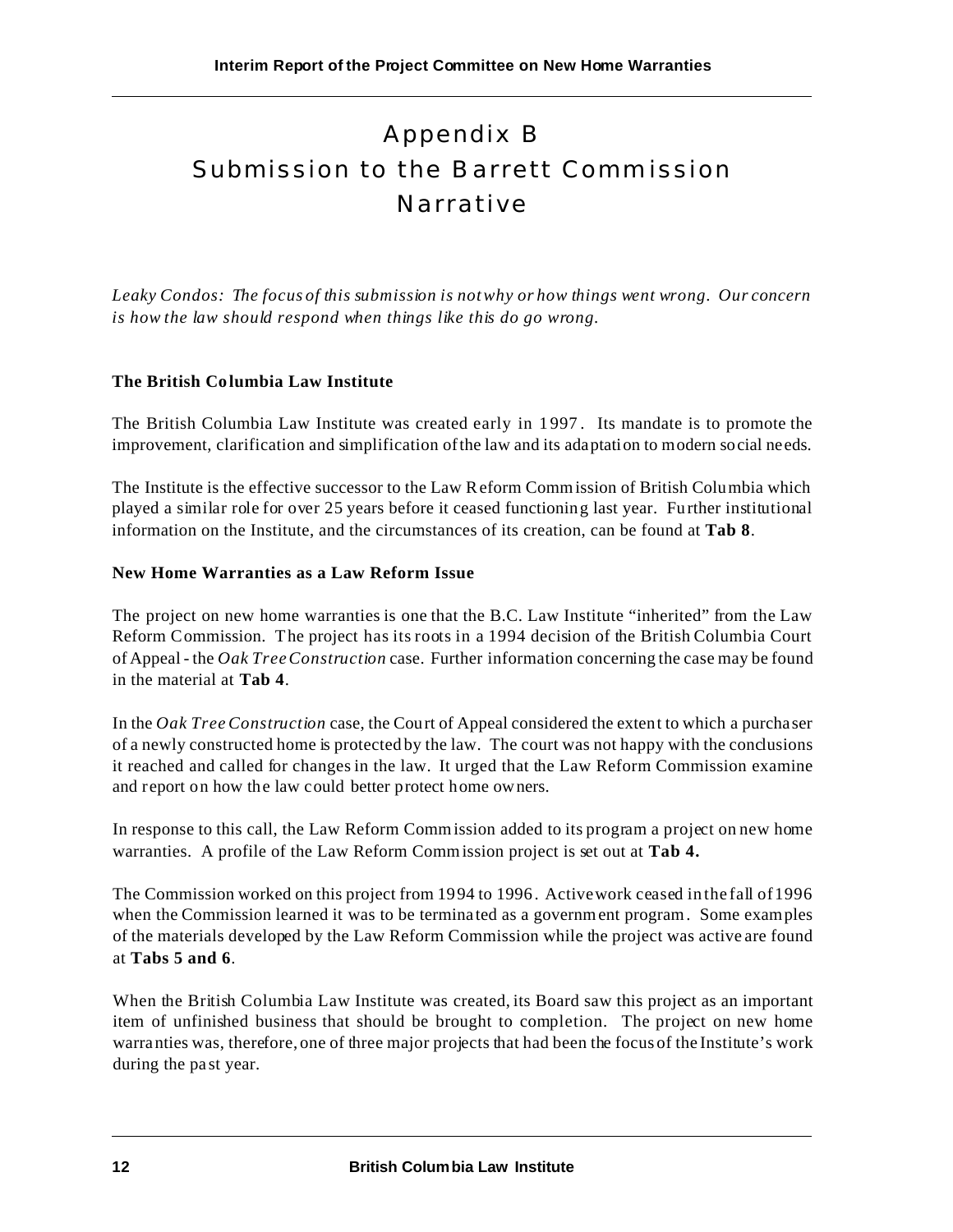A description of the Institute's project will be found at **Tab 3**. It will be noted that the Institute adopted a slightly different focus from that of the LRCBC.

To carry forward this project, the Institute created a special Committee composed of a mix of Institute Board members and of non-members having particular expertise or perspective. The work of the Committee is assisted by grants from the Real Estate Foundation of B.C and the Law Founda tion of B.C.

A list of Committee members is set out at **Tab 7**. The Chair of the Committee is Professor Mary-Anne Waldron of the Faculty of Law, University of Victoria.

The Committee has been working since September 1997. For the past five months, its work has been driven by developments in Victoria.

When it became public that the Ministry of Housing intended to bring forward legislation on this topic for the 1998 session of the legislature, the Committee shifted its focus to providing meaningfu l input into the legislation that was being developed.

In particular, Committee representatives participated in the various stakeholder meetings constituted by the Ministry of Housing and made a formal submission to the Ministry in February. The latter is the "interim submission" found at **Tab 2**.

All the recent work of the Committee has been done in response to a series of very tight deadlines arising out of the Ministry's timetable.

As a result of this process, the advice the Committee has been able to give has not covered all of the issues that the Committee hoped to address in this project. The advice it was able to give would undoubtedly have profited from further debate and deliberation if time had permitted.

Nonetheless, the Committee was able to put forward a number of concrete suggestions on one particular issue and it is these suggestions that the Committee wishes to bring before this Commission.

These suggestions concern the need for statutory warranties - that is warranties that are implied by the law into every contract for the sale and purchase of a newly constructed residence.

#### **Statutory Warranties**

Before setting out the Committee's suggestions, it is necessary to say something about the legal back ground against which the purchase of a new home opera tes.

The *Oak Tree Construction* case highlighted three anomalies in the current law.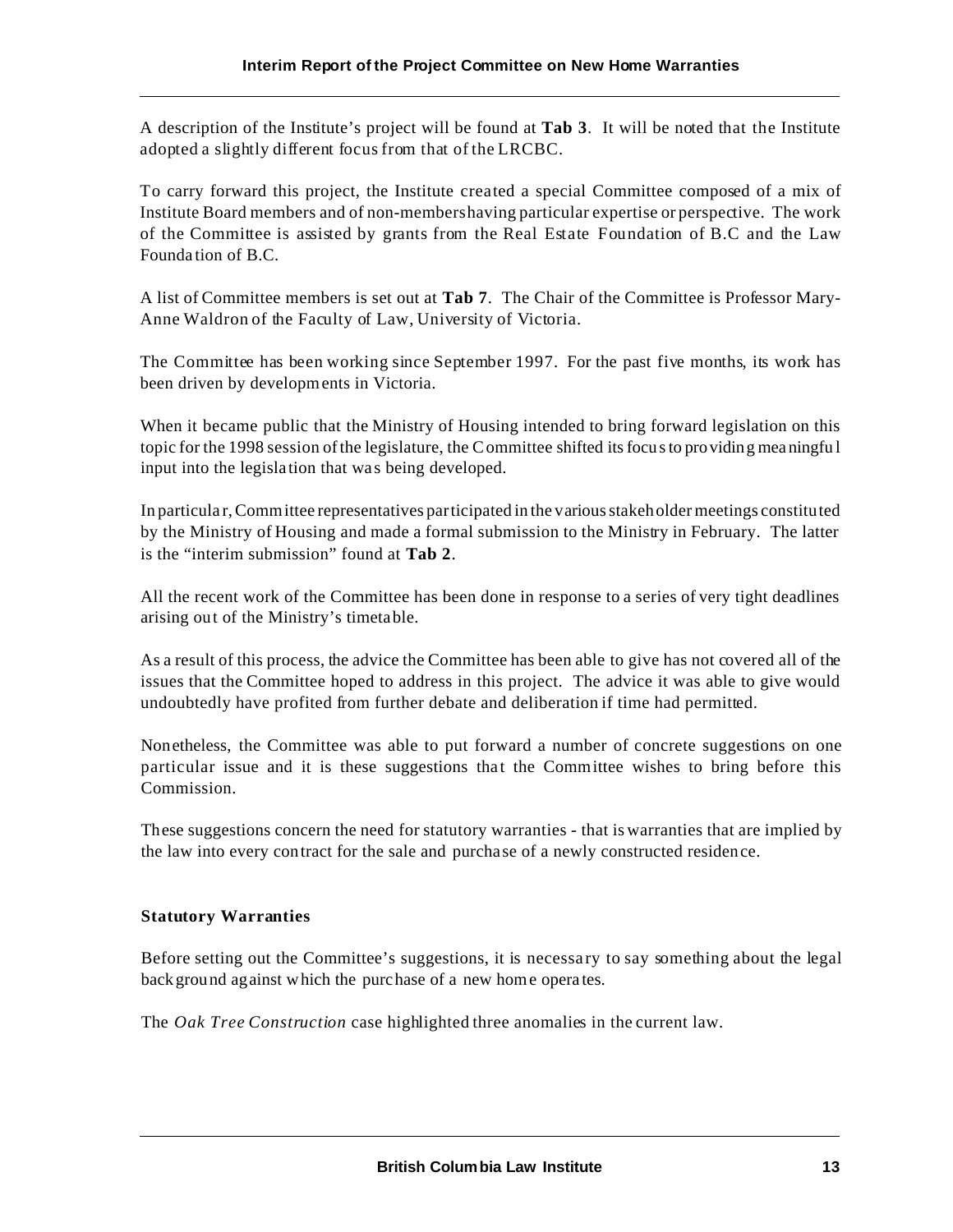#### *First Anoma ly*

If I contract to buy a newly constructed home, the law will not imply into that contract a requirement that the home meet any standards as to quality, or even that it is fit for habitation.

In contra st, for over 100 yea rs, an act of the legislatu re called the *Sale of Goods Act* has implied into contracts for the sale of personal property, requirements that certa in quality standards be met and that the goods are reasonably fit for their intended purpose.

The shocking fact is that if I go to an appliance store to buy a microwave, the law will give me a greater measure of protection than it will provide if I buy a newly constructed home. That the law should yield such a result is unacceptable.

#### *Second Anoma ly*

Where the construction of the new home is not completed at the time it is sold, the law will imply into the contract of sale certain requirements as to its quality. See **Tab 5** for an analysis of the law on this point.

Thus, some buyers of new homes receive protection and others will not, depending on whether construction was complete at the time of sale. This distinction is irrational and unsu stainable.

#### *Third Anomaly*

Even where the buyer of a new home does have the benefit of implied warranties (i.e. where construction is not yet complete at the time of the sale) the law permits the buyer to waive these rights. In practice, this means that the seller will invariably include in the contract of sale a standard form clause whereby the buyer waives (gives up) these rights. (This wa s a feature of the contra ct in the *Oak Tree Construction* case.)

Again, this position contrasts with that which prevails for the sale of goods. When I purchase my microwave, any clause of the sale agreement which purports to deprive me of my rights is void. The *Sale of Goods Act* prohibits any waiver of the statutory warranties of quality (section 20.)

#### **The Committee's Propo sals**

The Committee strongly urges that the first step toward creating an acceptable regime of buyer protection is to alter the general legal background against which any additional protective measu res might operate. The anomalies referred to must be elimina ted and the law should provide positive protection for home bu yers analogous to the protection it confers on buyers of goods.

Specifically, the Committee recommends that any new legislation touching on buyer protection should conta in the following features: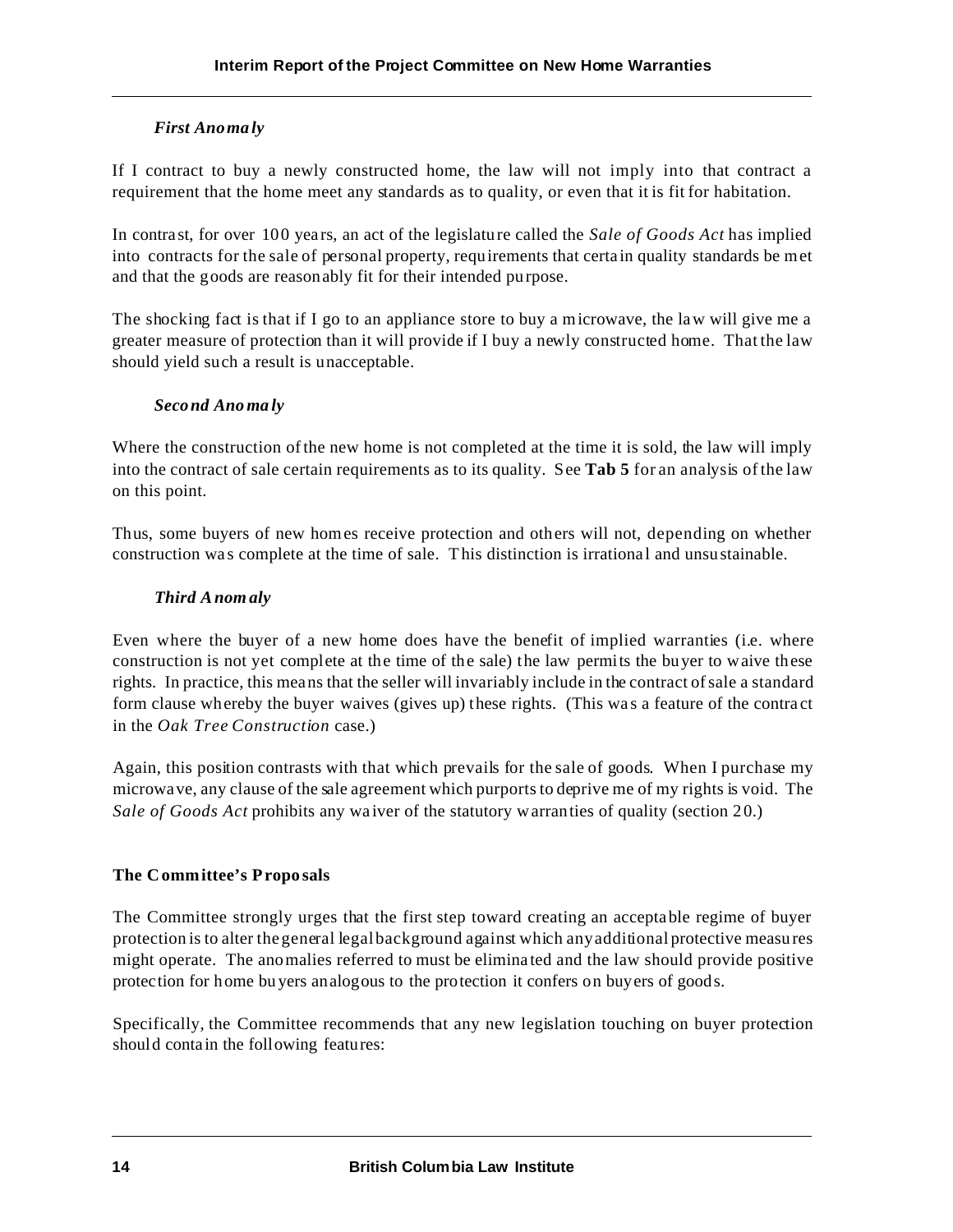- (1) Legislation should stipulate that every agreement for the purchase and sale of a new home is deemed to conta in the following terms:
	- (a) the new home is reasonably fit for habitation,
	- (b) the new home has been constructed from materials which are of good quality and reasonably fit for the purpose, and
	- (c) the new home has been designed and constructed with ordinary competence, skill and care.
- (2) These terms should apply whether or not construction is complete at the time of the sale.
- (3) It should not be possible for the buyer to waive the protection of these implied terms.
- (4) Any action brought by a buyer based on the implied terms should be subject to the normal limitation period applicable to actions for breach of contract - 6 years.
- (5) The implied warranties should benefit not only the original buyer but any subsequent buyer so long as
	- (a) the action is brought within the 6 year limitation period,
	- (b) the seller is liable to only one action based on the same breach, and
	- (c) it does not impose liability on the original or an intervening purchaser.

A set of rules like this would create a "Home Buyers Bill of Rights." They would provide the legal foundation on which other, more specific, protections would be built.

#### **Outstanding Issues**

It is one thing to create rights, but it is another thing to make those rights meaningful.

A problem that arises frequently in residential construction is the developer who creates a numbered company to carry out a specific building project and once the project is complete, collapses the company leaving nothing but a shell with no assets. The shell shields from liability the individuals who have profited from the development.

In cases like these, when construction defects emerge at a later time, there is no solvent entity against which the bu yer can assert rights.

The B.C. Law Institute's Committee on New Home Warranties has grappled with this issue but matters have not yet reached the stage where any consensus on a solution has been reached.

Individual Committee members have brought forward a variety of suggestions for discussion.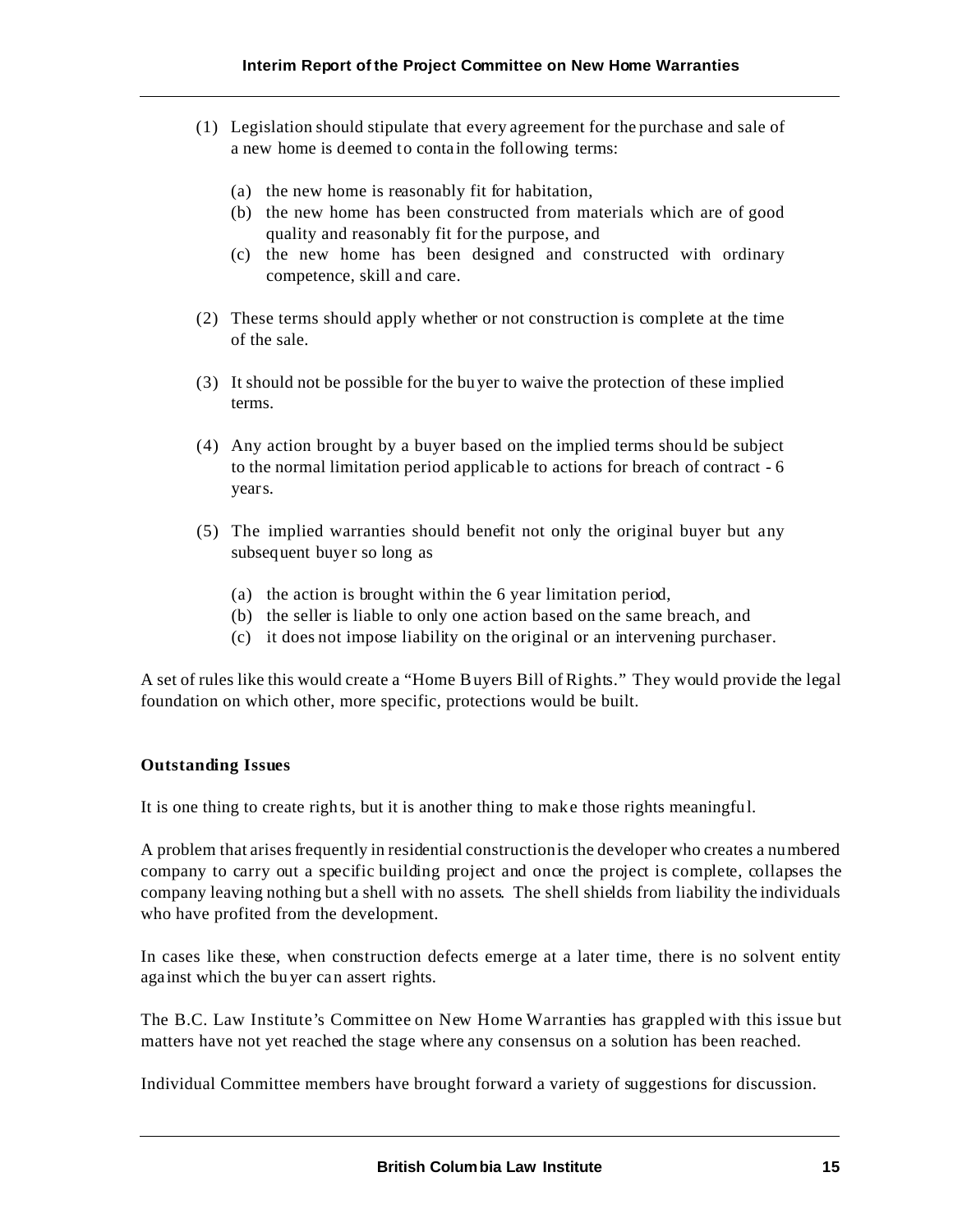- (1) extending liability beyond the initial seller by "lifting the corporate veil" to make the principals of numbered companies directly liable for shoddy construction.
- (2) extending liability on the statutory warranties to persons who actively participate in marketing shoddily constru cted new homes, including those who lend their names to pa rticular projects.
- (3) providing some form of substitute security such as a bond or holdback for the benefit of the purchaser.

The Committee has also considered extending the range of existing legislation to provide more complete protection to buyers.

- ! Amend the *Trade Practice Act* so it extends to the marketing of real property.
- ! Amend the *Real Estate Act* to expressly provide for the disclosure respecting the presence, absence or extent of warr anties attached to a newly constru cted residence.

These are all possibilities that merit further consideration but the Committee's delibera tions on them is, so far, inconclusive and further work is required before any consensus is likely.

#### **A Compulsory Scheme of Third Party New Home Warranties**

The ultimate answer to many of these problems may be an effective new home warranty scheme in which all builders must participate.

The Committee supports the creation of such a scheme but is not, at this time, in a position to offer any advice concerning the specific features of such a scheme.

What must be made clear, however, is that a third party new home warranty scheme is not an alternative or substitute for the implied statutory warranties suggested above.

These are two different kinds of buyer protection devices whose functions are complimentary.

They complement each other in the same way as the manufacturer's wa rranty on the microwave I purchase complements the implied warranties that arise under the *Sale of Goods Act*.

The implied warranty acts a safety net so if my microwave turns out to be a lemon and I cannot get any satisfaction on the manufacturer's wa rranty, I can also pursu e a remedy in Small Cla ims Court.

There is further reason for creating a group of statu tory implied warranties that are distinct from any third party home warra nty scheme. Statutory warranties can be implemented immediately and provide immediate protection.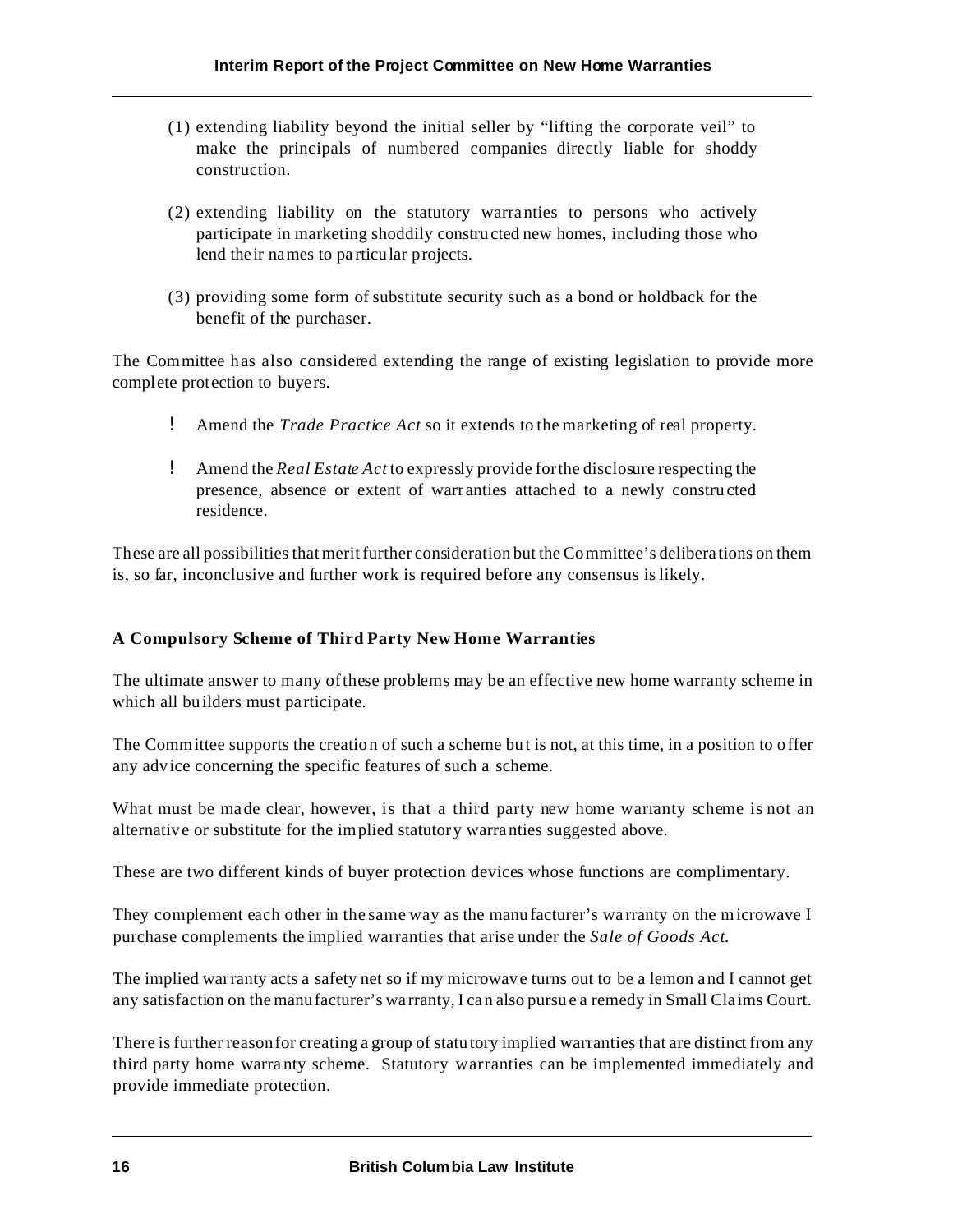Any third party new home warranty scheme will take time to develop and once developed, it may need to be implemented in pha ses. For example, it ma y be implemented first with respect to multiunit construction and/or in certain geographic areas. Statutory warranties can provide meaningful protection while a more comprehensive and detailed scheme is put in place.

The Committee is anxious to have input into the content of a third party new home warra nty scheme. However, if its advice is to be sought it must be given the time to do the job properly.